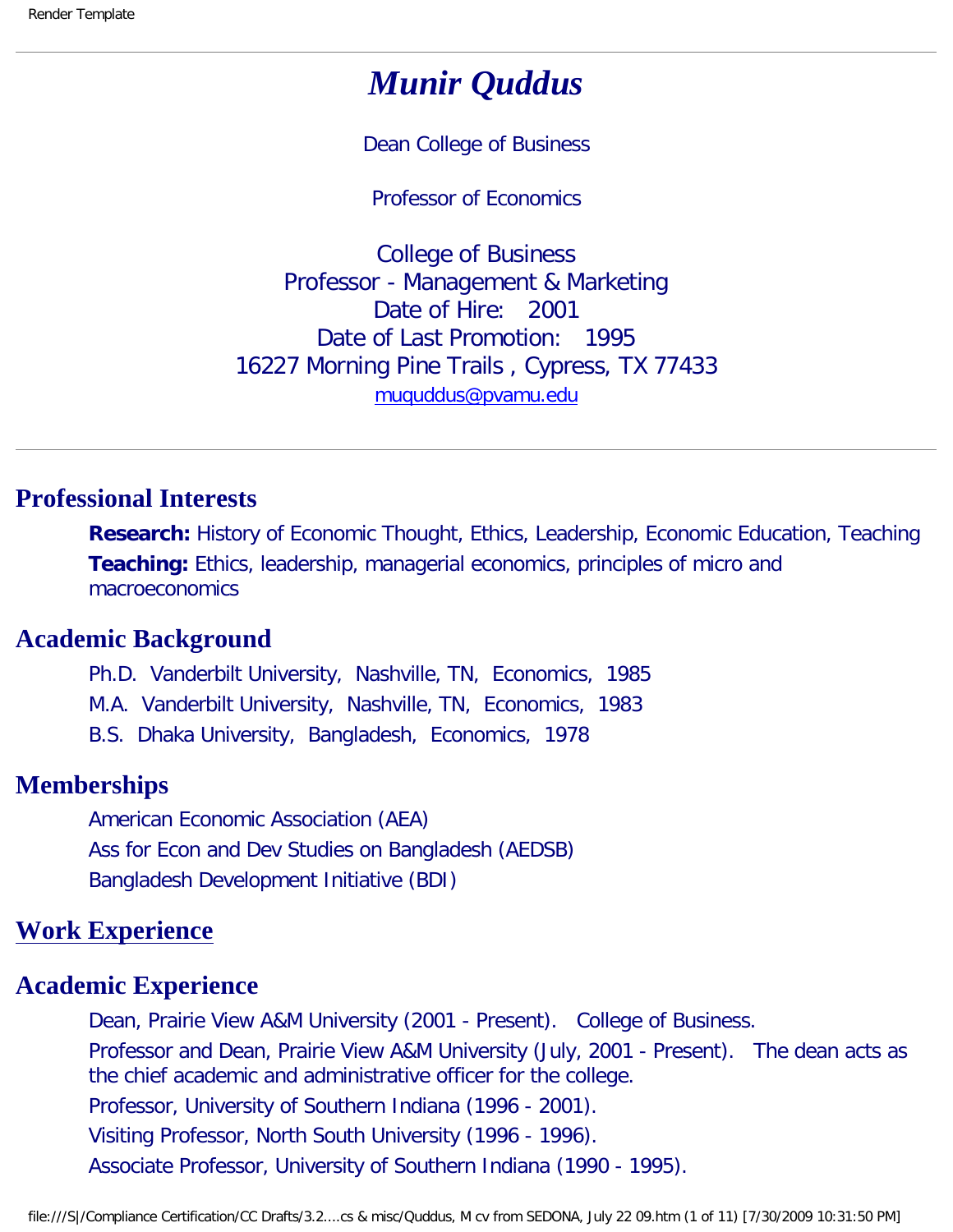Visiting Professor, North South University (1993 - 1994). Senior Scholar, The American Institute of Bangladesh Studies (1992 - 1993). Senior Fulbright Scholar, North South University (1992 - 1993). Visiting Assistant Professor, The Economic Institute (1990 - 1990). Assistant Professor, University of Southern Indiana (1984 - 1990). Visiting Assistant Professor, Vanderbilt University (1989 - 1989). Research Associate, The Economic Instititute - University of Colorado (1988 - 1988). Institute of Behavioral Science.

#### **Non-Academic Experience**

Executive Director, Small Business Development Center, Center for International Business Education (2004 - Present).

Consultant, 'The Cost of Living in the South Western Indiana Counties' (1999 - 2001).

Consultant, 'Perry County Major Employer and Workforce Survey' (2000 - 2000).

Consultant, 'The Economic Impact of Toyota on the Evansville Regional Economy' (1999 - 1999). With M. Khayum.

Consultant, Center for Business and Economic Research and Historical Southern Indiana (1999 - 1999). 'A Business Plan for a County Museum and Office Space in Scottsburg, Indiana' .

Consultant, University of Southern Indiana (1998 - 1998). 'I-69 in Evansville: Analysis of Alternate City Routes.' Center for Business and Economics Research.

Consultant, Welborn Hospital (1998 - 1998). 'Economic Impact of White County Medical Center'.

# **Intellectual Contributions:**

#### **Refereed Articles**

Quddus, M., Bailey, Jr, H., & White, L. (in press, 2009). Business Ethics: Perspectives from Judaic, Christian and Islamic Scriptures. Journal of Management, Spirituality and **Religion** Quddus, M., Quazi, R., Debnath, S., & Tandon, S. (2008). International Faculty in Business Schools: A Descriptive Study. International Journal of Education  $Research, 3 (2)$ , 64-83. Lee, B. & Quddus, M. (in press, 2008). AACSB Standards and Intellectual Contributions of Accounting Faculty. Journal of Education for Business . Quddus, M., Bell, R., Bodie, N., Dyck, J., Rahman, S., R. Holloway, B. Desselle, A. Till, (in press, 2008). Faculty Perceptions and Encounters with Disrespectful Student Behavior.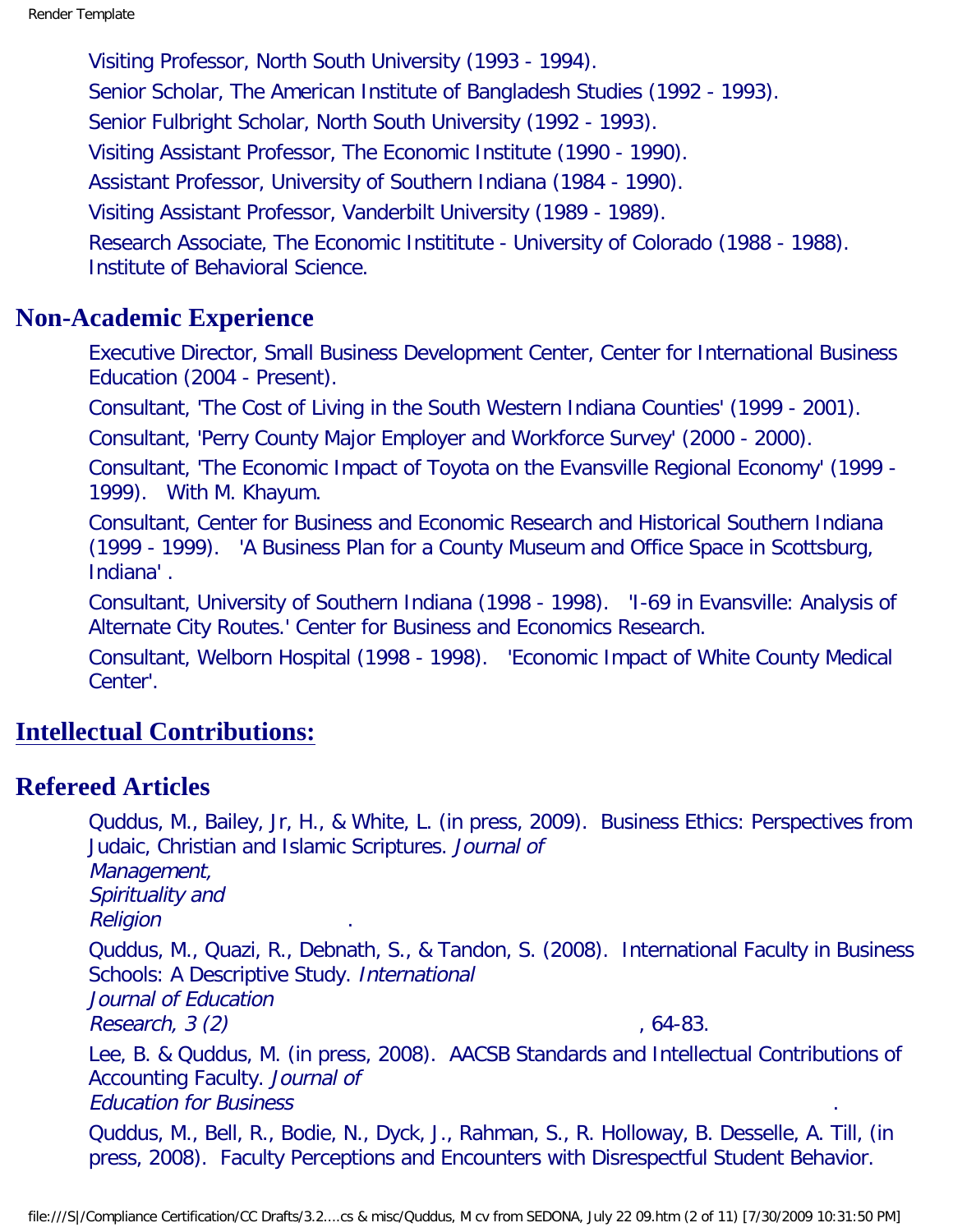Academy of Educational Leadership Journal . Quddus, M. (2007). Changing the World Using Social Business: Breakthrough Ideas from Nobel Laureate Muhammad Yunus. Journal of Bangladesh Studies, 9  $(2)$  , 38-43. Quddus, M. (2007). AACSB International Accreditation A Case Study of Benefits and Costs The E-Journal of Business and Economic Issues, Vol. II Issue II . The E Journal of Economics and Business, II (II) . Lee, B. & Quddus, M. (in press, 2007). AACSB Standards and Intellectual Contributions of Accounting Faculty. Journal of Education for Business . Bell, R. & Quddus, M. (2006). Helping Business Students Improve as Writers. International Journal of Education Research,  $1(1)$  , 1-14. Quddus, M. & Rashid, S. (2005). Jean Baptiste Say Political Economy and Wealth. Society,  $42(6)$ , 12. Quddus, M. (2005). Wal-Mart: Teaching the Whole Story. BizED , 54-55. Quddus, M. & Horton, J. (2002). Principles of Economics: An Austrian Critique. The Quarterly Journal of Austrian Economics,  $5(2)$ ,  $67-77$ . Quddus, M. (2001). Bureaucratic Corruption and Business Ethics: The Case of Garment Exports from Bangladesh. Journal of Bangladesh Studies, 3  $(1)$  , 16-24. Quddus, M. & Rashid, S. (2000). The Worldwide Movement in Private Universities. Journal of Economics and Sociology, 50 (3) , 487-516. Quddus, M., Goldsby, M., & Farooque, M. (2000). Trust: The Social Virtues and the Creation of Prosperity-A Review Article. Eastern Economic Review, 26 (1) 87-98. Quddus, M. & Rashid, S. (2000). The Impact of Mathematics in Classical Economics. History of Economic  $Ideas, 8$  ,  $39-74.$ Quddus, M. & Becker, C. (2000). Speculative Price Bubbles in the Rice Market and the 1974 Bangladesh Famine. Journal of Economic Development, 25 (2) , 155-175.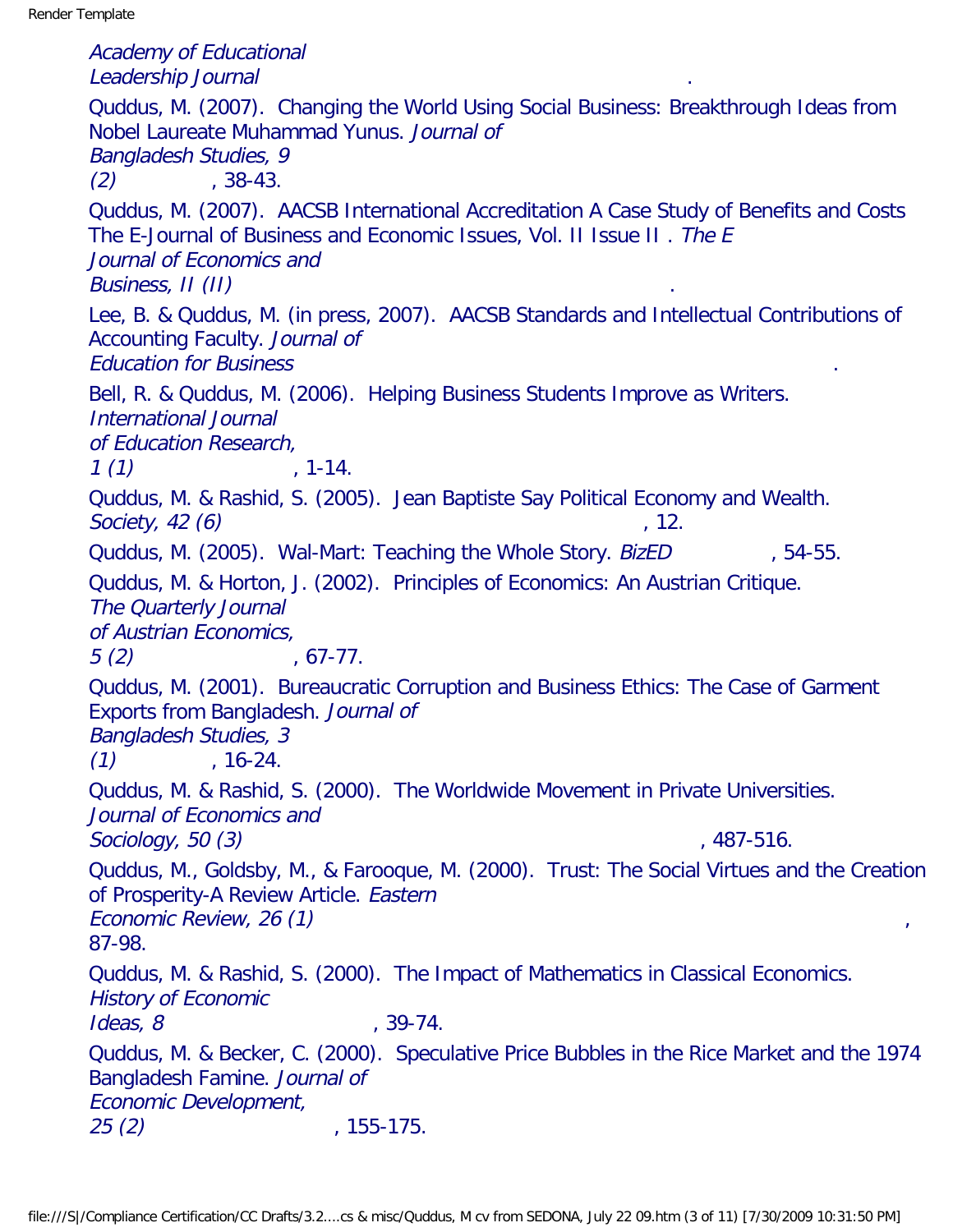Render Template

# **Refereed Proceedings**

# **Full Paper** Bell, R., Rahman, S., Sutanto, P., Till, A., Desselle, B., Munir Quddus, (2009). Bell, R. L., Rahman, S., Sutanto, P., Till, A., Desselle, B., Munir Quddus, (2009). Determining Mean Differences between HBCU and AACSB Faculty Concerning Disrespectful Student Behavior. GBA . Islam, A. & Quddus, M. (2008). " 'Readymade Garment Exports The Bangladeshi Miracle. Bangladesh in the 21st Century Conference, Harvard University, June 13-14, 2008 *June 13-14, 2008* Development Initiative (BDI). Quazi, R. & Quddus, M. (2008). Foreign Direct Investment and Investment Climate: Comparing Bangladesh with Selected Countries in South Asia. Bangladesh in the 21st Century Conference, Harvard University, June 13-14. 2008 *June 13-14. 2008* Development Initiative, BDI. Quddus, M., Quazi, R., Tandon, S., & Debnath, S. (2004). Foreign Born Professorate in American Institutions: A Case Study. International Academy of Business and Public Administration Disciplines (IABPAD) Spring Conference Quddus, M. (2002). Trust in Economic Development - Analysis of Francis Fukuyama's Work. Midwest Business Economics 38th Annual **Meeting** Quddus, M. (2002). Behavioral Economics - A Survey. Midwest Business Economics Annual Meeting . Bailey, H. , White, L., & Quddus, M. (2000). Business Ethics -Perspectives from Judaism, Christianity, and Islam. Midwest Business Economics Annual Meeting . **Invited Articles/Reviews**

Quddus, M. (2006). Science and Technology Development in Bangladesh: A Commentary. Journal of Bangladesh Studies, 8 (2)  $\blacksquare$  , 14-17. (Invited or not refereed)

# **Book**

Khan, F., Ahmed, A., & Quddus, M. (2007). The Impact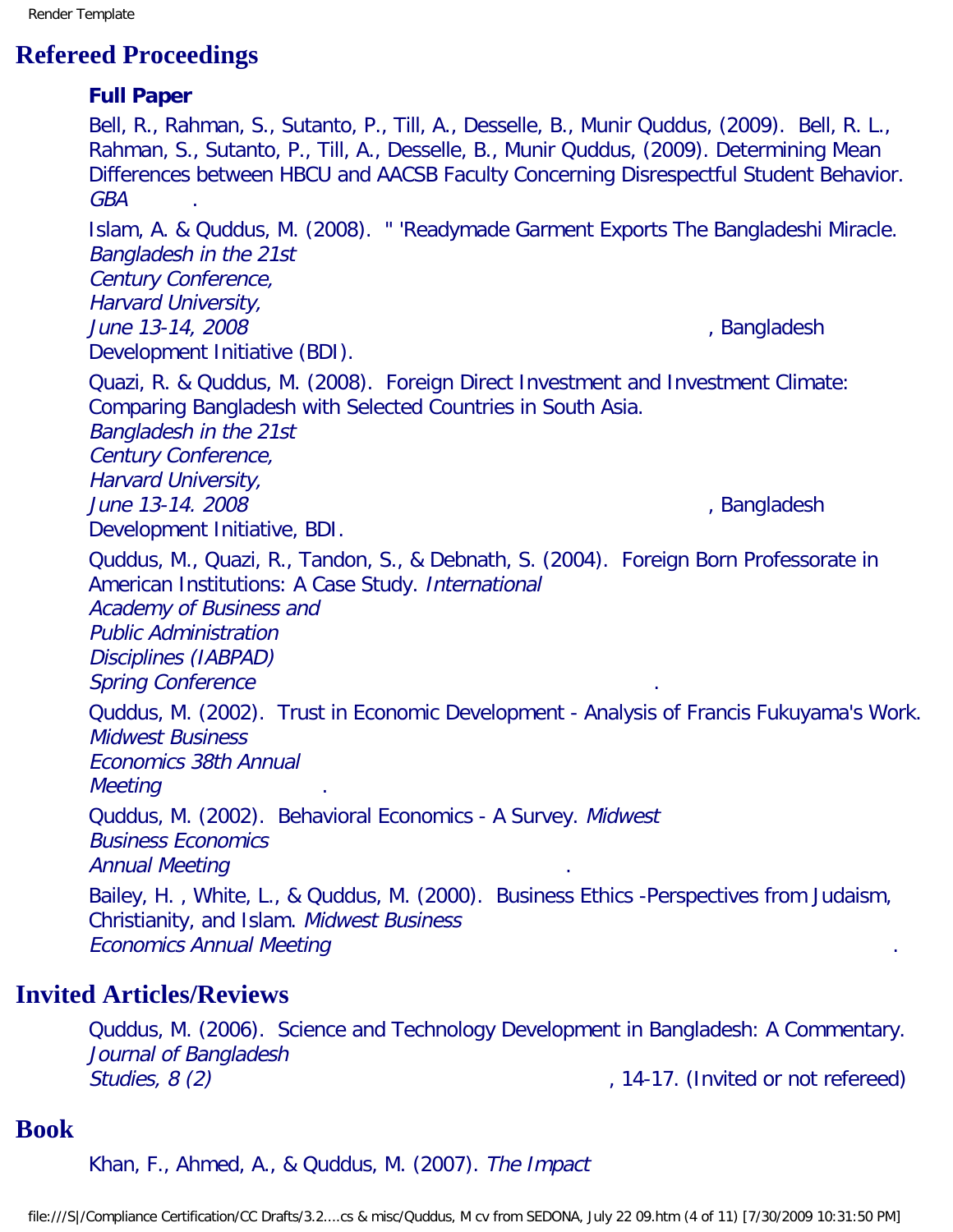of NGOs in Bangladesh , and the state of the state of the state of the state of the state of the state of the state of the state of the state of the state of the state of the state of the state of the state of the state of Bangladesh: University Press Limited (under contract). Quddus, M. & Rashid, S. (2000). An Introduction to Jean-Baptiste Say's A Treatise in Political Economy Transactions Publishers. Quddus, M. & Rashid, S. (2000). Entrepreneurs and Economic Development: The Remarkable Story of Garment Exports from Bangladesh , Bangladesh: University Press Limited .

# **Book Chapters**

### **Refereed**

Quddus, M. & Rashid, S. (2006). Nongovernmental Organizations. In Mehmet Odekon (Ed.) Encyclopedia of World Poverty **Proverty** (pp. 777-781). 2455 Teller Road, Thousands Oaks, CA: Sage Publications.

Quddus, M. (2003). The Political Economy of Higher Education in Bangladesh. In A. Ali (Ed.) Development Issues of Bangladesh II, UPL

Quddus, M. (2001). Traite d' Economie Politique, 1803, Jean Baptiste Say. German Lexicon, Wirtschaft und Financzen

Quddus, M. & Rashid, S. (2001). Six Lectures on Political Economy, 1862, William Whewell. German Lexicon, Wirtschaft und Financzen

Quddus, M. & Rashid, R. (2001). Bangladesh Education System. Encyclopedia of Asia . Berkshire . Berkshire . Berkshire . Berkshire . Berkshire Reference Works.

Quddus, M., Rashid, S., & Molla, R. I. (2001). Bangladesh-India Trade: Failed Entrepreneurship or Failed Policies. In F.-J. Richter and P. Banerjee (Ed.) A Primer on the Economy of India .

# **Presentation of Refereed Papers**

# **International**

Quddus, M. (2000, January). Management Education E-Commerce Conference. **Presented at Unknown, Dhaka, Bangladesh.** Presented at Unknown, Dhaka, Bangladesh.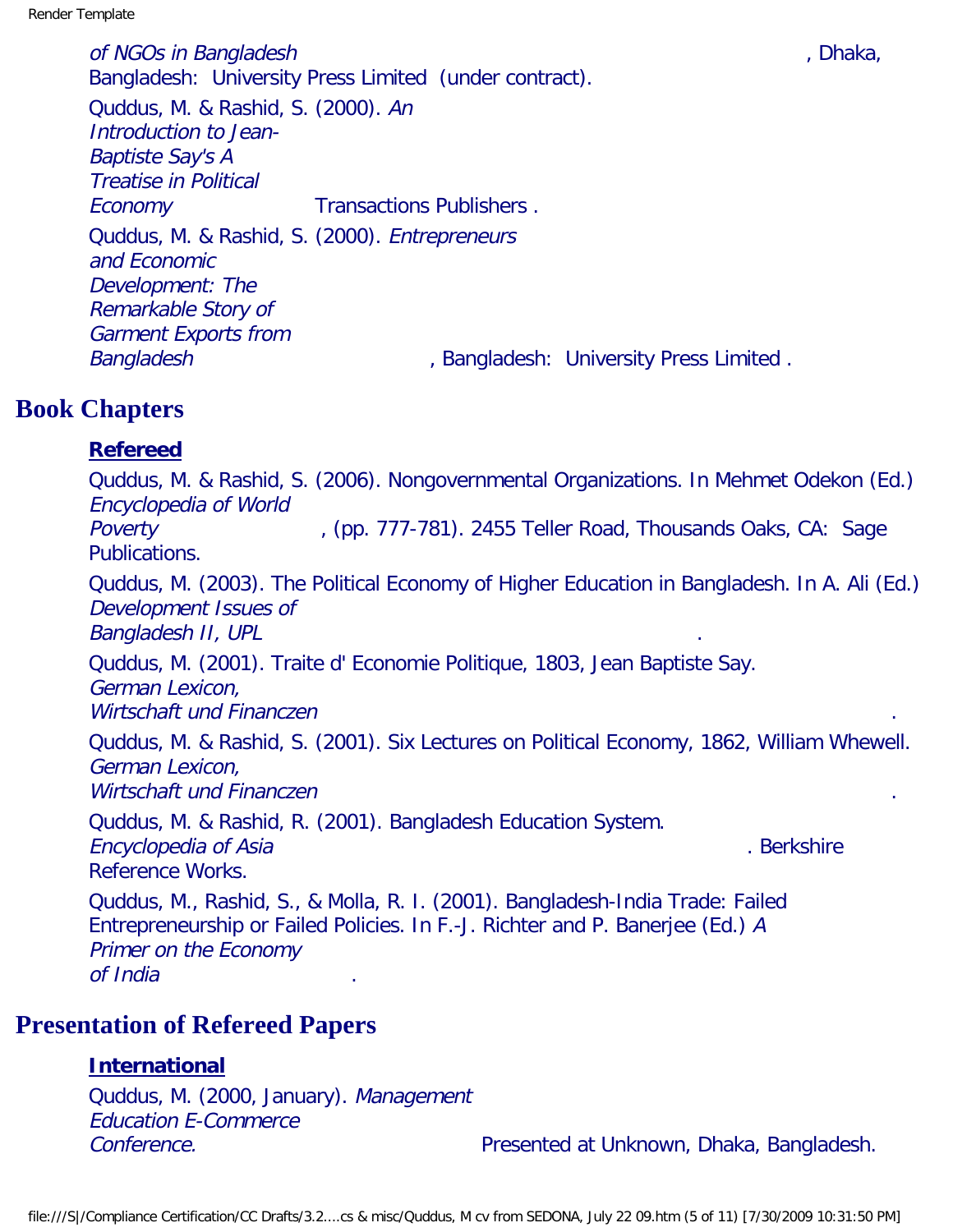#### **National**

Quddus, M., Quazi, R., Tandon, S., & Debnath, S. (2004, March). Immigrant Faculty in Business Schools-A Profile. Presented at Southwestern Economics Association Meeting, Corpus Christi, Texas. Quddus, M. (2003, March). Behavioral Economics-A History of Economic Thought Critique. Presented at Federation of Business Disciplines, Houston, Texas. Quddus, M. (2001, May). Dealing with **Difficult People. Presented at Center for** Employee Development, Deaconess Concern, Evansville, Indiana. Quddus, M. (2001, May). Distance Education: The Challenges. Presented at Indiana University, Evansville, Indiana. Quddus, M. (2001, May). Dealing with Roadblocks at Work. The extension of the extension of the Presented at USI Professional Development Series, Unknown, Unknown. Quddus, M. (2001, March). Economic Development and E-Commerce Workshop. **Commerce Workshop. Presented at American** Association of Chamber Research Association (ACCRA), Unknown, Unknown. Quddus, M. (2001, March). Economists as the New Economy Experts. Presented at Midwest Business Economics 37th Annual Meeting, Chicago, Illinois. Quddus, M. (2001, March). The Political Economy of Higher Education in Bangladesh. Presented at Midwest Business Economics 37th Annual Meeting, Chicago, Illinois. Quddus, M. (2001, March). Principles of Economics: An Austrian Critique. Presented at Midwest Business Economics 37th Annual Meeting, Chicago, Illinois. Quddus, M. & Rashid, S. (2001, January). Information Technologies, E-Commerce and the Wealth of Nations: Garment Exports from Bangladesh. Presented at ASSA Meetings, New Orleans, Louisiana. Quddus, M. (2000, April). Management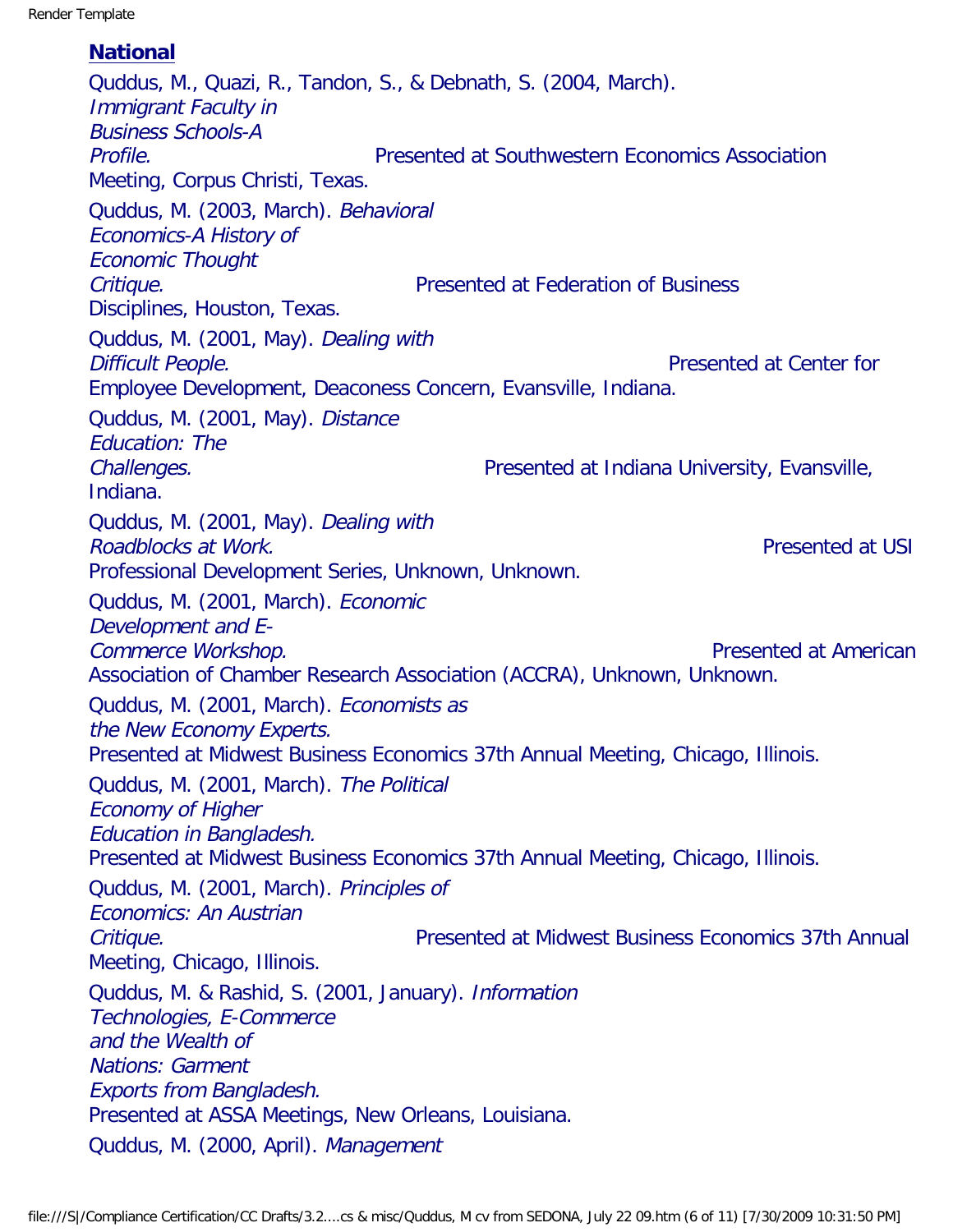Education E-Commerce Conference. Presented at Unknown, Boston, Massachusetts. Quddus, M. & Rashid, S. (2000, April). Information Technologies, E-Commerce and Economic Development: The Case of Garment Exports from Bangladesh. **Bangladesh.** Presented at Technology Transfer Conference, Unknown, Unknown. Quddus, M. (2000, March). The Role of the World Bank and the IMF in Third World Development. Presented at Midwest Business Economic Association (MBEA) Meeting, Chicago, Illinois. Quddus, M. (2000, March). Business and Economic Development Issues. Presented at Midwest Business Economic Association (MBEA) Meeting, Unknown, Unknown. Quddus, M. (2000, March). Corruption and Business Ethics: The Case of Garment Exports **from Bangladesh. Presented at Midwest** Business Economics Association 36th Annual Convention, Chicago, Illinois. Quddus, M. (2000, January). Human Resource Development in Bangladesh: Policies, Plans and Issues. Presented at AEA-ASSA Annual Meetings, Boston, Massachusetts. Quddus, M. (2000, January). Development Issues on Bangladesh in the 21st Century. The 21st Century of the 21st Century of the 21st Century of the 21st Century of the 1990s of the 1990s of the 1990s of the 1990s of the 1990s of the 1990s of the 1990s of the 1990s of the 1990s of the 199 Annual Meetings of the American Economic Association, Boston, Massachusetts. **Local** Quddus, M. (2004, April). The SBDC and

Other Economic Development Activities of the College of Business. Presented at Waller Chamber of Commerce, Waller, Texas.

# **Research Grants**

#### **Funded-External**

2004 - Quddus, M., "A New Small Business Development Sub-center for Waller County in the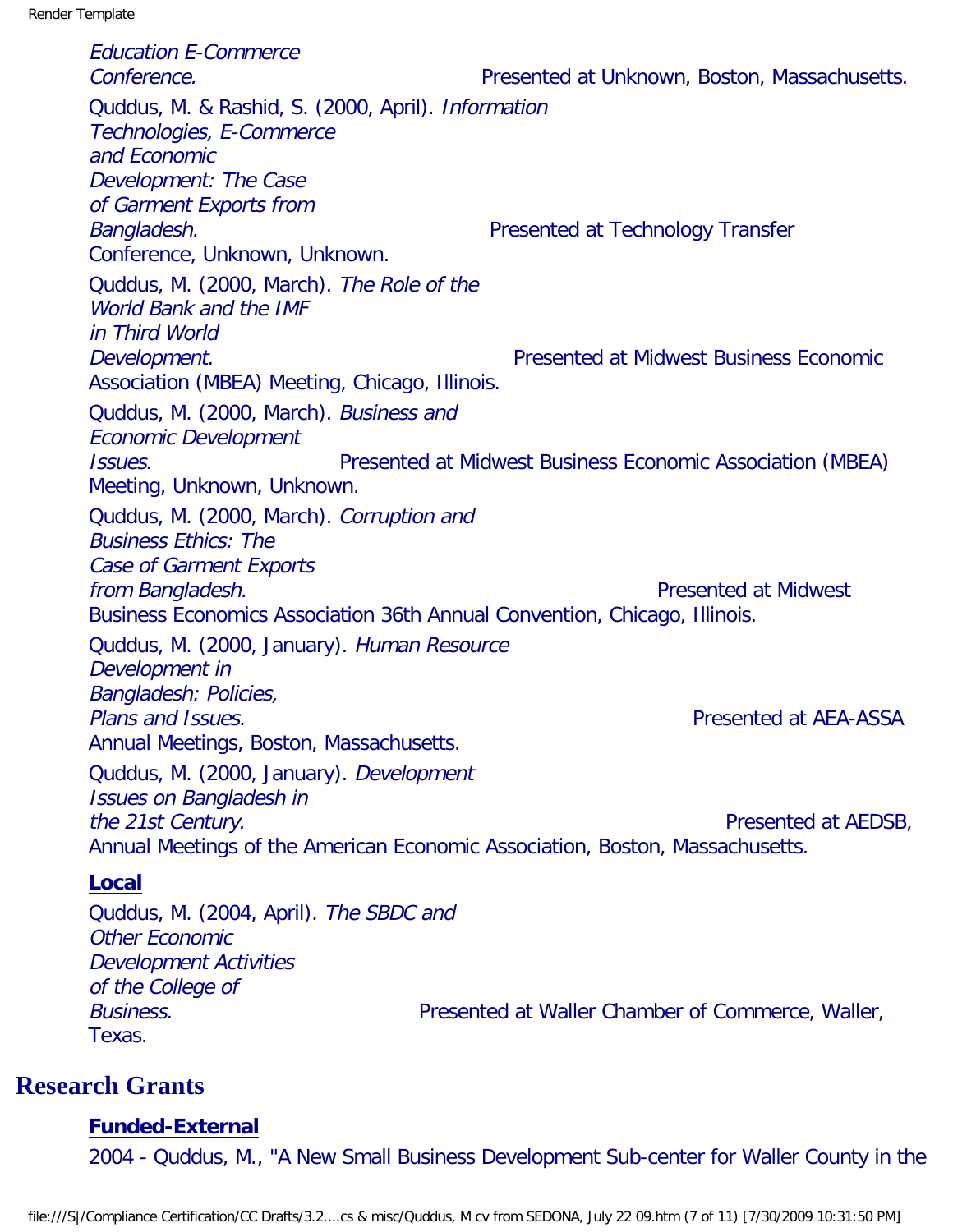College of Business, Prairie View A&M University", Prairie View A&M University, (\$47,000). 2004 - Quddus, M., "Internationalizing Business Curriculum in a Historically Black University", 2004-2006, Department of Education BIE grant, (\$168,000).

2003 - Quddus, M., "Fuel Cell Powered Car A Program for Capstone Engineering Design Courses", J. Zhou, Co-Principal Investigator, National Council for Inventors and Entrepreneurs (NCIIA).

#### **Pending-External**

2004 - Quddus, M., "Personal Finance Programs in an HBCU", With J. Jasper, ING, (\$17,000). 2002 - Quddus, M., "Enhancing the Value of Chevon Products", With Dr. J.M. Dzakuma et al, USDA. 2002 - Quddus, M., "Entrepreneurship Studies in a HBCU", Kaufman Foundation.

# **Dissertation**

Rational Speculative Bubble in the Food Markets: The Bangladesh Famine of 1974

### **Other Research Activities**

#### **Other Publications**

2005 - Wal-Mart: Teaching the Whole Story in BizEd magazine p54-55 March/April

#### **Service:**

# **Service to the University**

#### **College assignments:**

Chair: 2008-2009: New Building Planning Taskforce 2008-2009: Mission and Strategic Planning (Co-Chair) 2006-2007 through 2007-2008: Accreditation Committee 2005-2006: Strategic Planning Enterprise Risk Management Retreat 2005-2006 through 2007-2008: Deans Advisory Board 2005-2006 through 2007-2008: College of Business Faculty 2005-2006 through 2007-2008: Mission and Objectives (Co-Chair) 2003-2004: Recruitment and Retention Taskforce 2003-2004 through 2008-2009: Business Council Member: 2006-2007 through 2007-2008: New Building Planning Taskforce 2004-2005: Mission and Objectives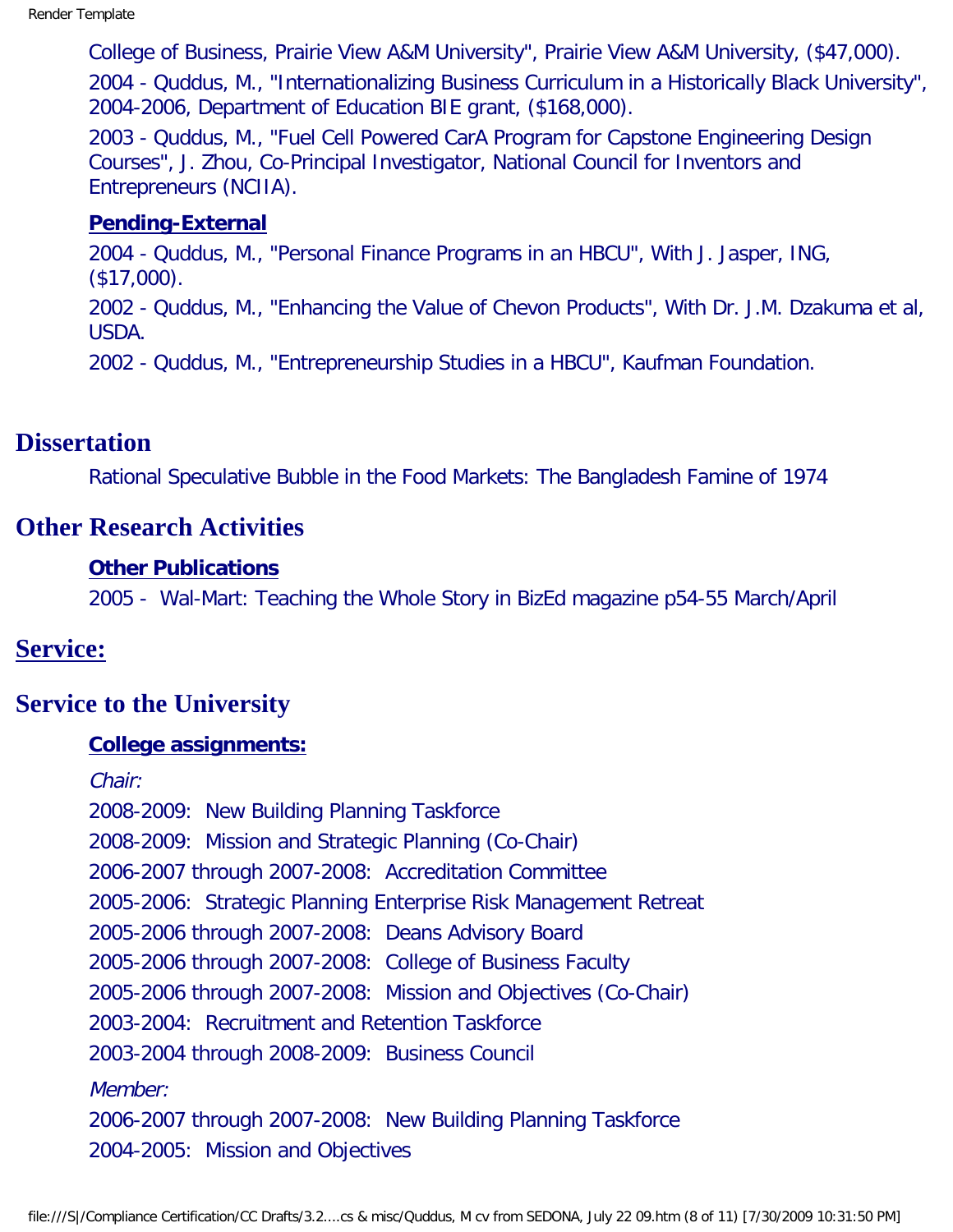2004-2005: New Building Planning Taskforce

#### **University assignments:**

Chair:

2005-2006: Associate Provost Search Committee

2004-2005: Prairie View A&M University Arts and Science Dean's Search Committee

2003-2004: Prairie View A&M University Distance Education Council

1999-2000: President's Taskforce on Economic and Workforce Development

Member:

2000-2001: Core Curriculum (C1C2) Assessment Committee

2000-2001: University Distance Education Compensation Taskforce

1999-2000 through 2005-2006: International Student Advisory Committee

1998-1999 through 2000-2001: University Economic Benefit Committee

# **Service to the Profession**

# **Chair: Committee / Task Force**

2004: Prairie View A&M University, Co-chair, Search Committee for Dean, College of Arts and Science (Local).

2004: Prairie View A&M University, Search Committee for Dean, College of Arts and Science (Local).

1995-2001: University of Southern Indiana, Department of Economics and Finance (Local).

2000: Midwest Business Economics Association, President-elect and Program Chair (National).

1999-2000: President's Taskforce on Economic and Workforce Development (Local).

1999-2000: Midwest Business Economics Association (National).

# **Member: Committee/Task Force**

1984-2005: Southern Economic Association (National).

1984-2005: American Economic Association (National).

2004: Waller County Economic Development, Board Member (Local).

2004: Southern Association for Colleges and Schools, Worked with the Deans and other professional staff on the Quality Enhancement Plan 2004-2009 (Regional).

2001: Midwest Association for Middle East and Islamic Studies MAMEIS (National).

2001: International Advisory Board, Center for Professional Education (International).

# **Officer: Organization / Association**

1987-2005: Omicron Epsilon Delta, Lambda Chapter, Founder and Faculty Advisor (Local). 2001-2002: Midwest Business Economics Association, President (National).

1999: Association for Economic and Development Studies on Bangladesh (International).

# **Other Professional Service Activities**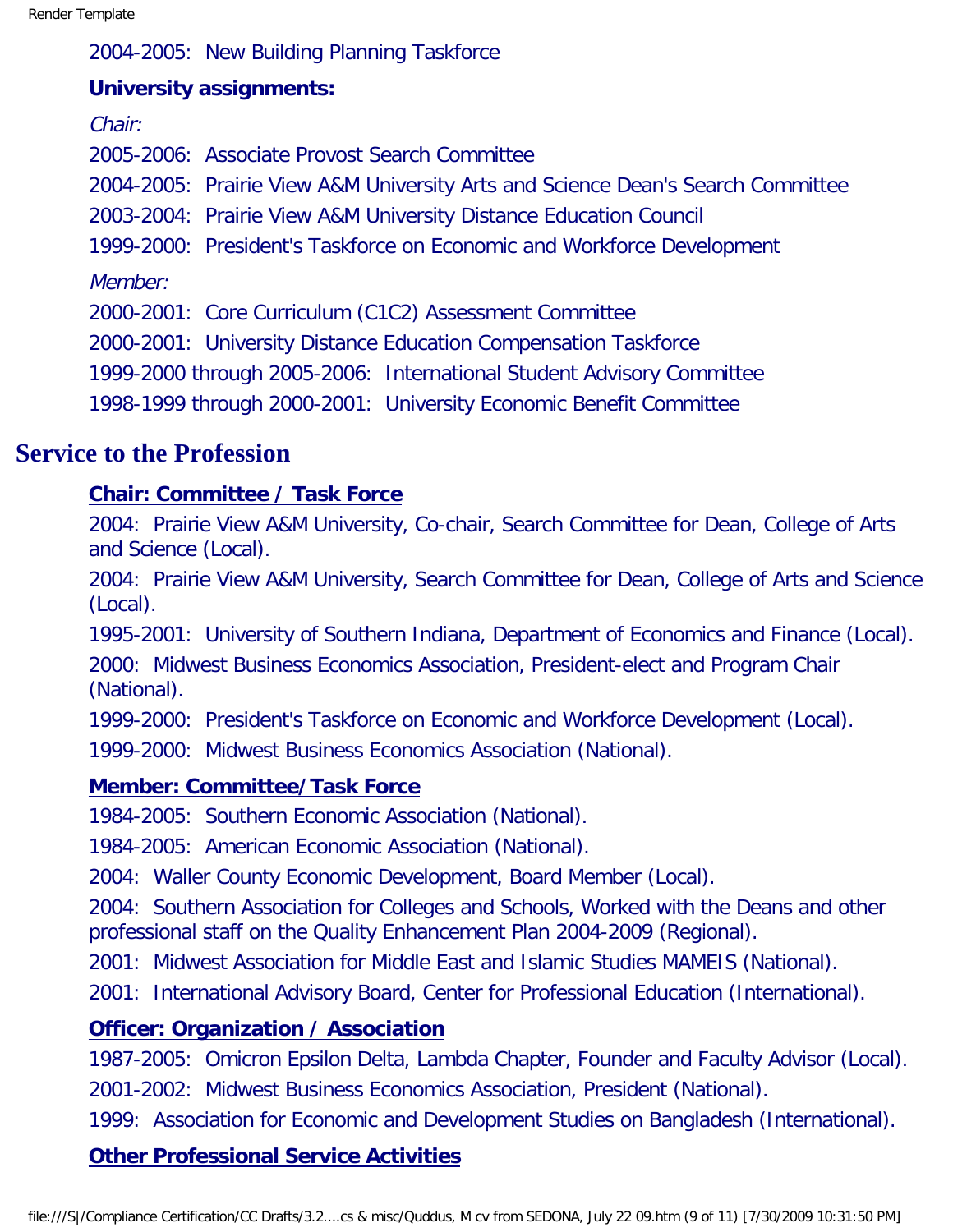2003-2006: AmeriCorps State Grant Competition, Texas Commission on Volunteerism and Community Service, Reviewer (National).

2003: HUD Grants, HBCUs and Minority Institutions Proposals, Reviewer (National).

2003: The University of Texas at Austin, Fellow, College of Business, MOOT Corporation (Kaufman) (Local).

#### **Presentation**

2004: Waller Chamber of Commerce, 'The SBDC and Other Economic Development Activities of the College of Business', Waller, Texas (Local).

2004: Unknown, 'Country Assistance Strategy for Bangladesh', Washington, District of Columbia (National).

#### **Reviewer: Ad Hoc Reviewer for a Journal**

1999-2005: Journal of Bangladesh Studies (National).

2001: Journal of Political Economy (National).

#### **Reviewer: Book / Textbook**

1999: Banker to the Poor: The Autobiography of Mohammed Yunus, Banker to the Poor: The Autobiography of Mohammed Yunus. Newsletter of the Association for Economic and Development Studies on Bangladesh. News from Bangladesh. http://www.bangladesh-web. com/news.apri/30/fv3n219htm, unknown, Bangladesh (International).

#### **Reviewer: Conference Paper**

1999-2001: Midwest Business Economics Association Conference (National).

# **Service to the Community**

#### **Member of a Committee**

2004: Waller County Economic Development Council

2000: The President's Taskforce of Economic and Workforce Development Report, http:// www.usi.edu/NEWSINFO/Work%20Force.pdf, Indiana Southern University.

#### **Other Community Service Activities**

2001: The Evansville Fact Book 2000-2001, online (6th) edition, USI Center for Business and Economics Research, http://business.usi.edu/factbook2001/index.htm.

2000: Perry County Major Employer Survey Report

2000: University of Southern Indiana, Panelist, 'Preparing for Diversity.'

2000: Mulberry Psychological and Counseling Associates and University of Southern Indiana, Panelist, 'Islam and Social Work.' Diversity and Clinical Practice Conference.

2000: The Evansville Fact Book, Online (6th) edition, http://business.usi.edu/factbook2001/ intro.htm. University of Southern Indiana Center for Business and Economics Research.

# **Faculty Development**

#### **Instructional-Related Conference**